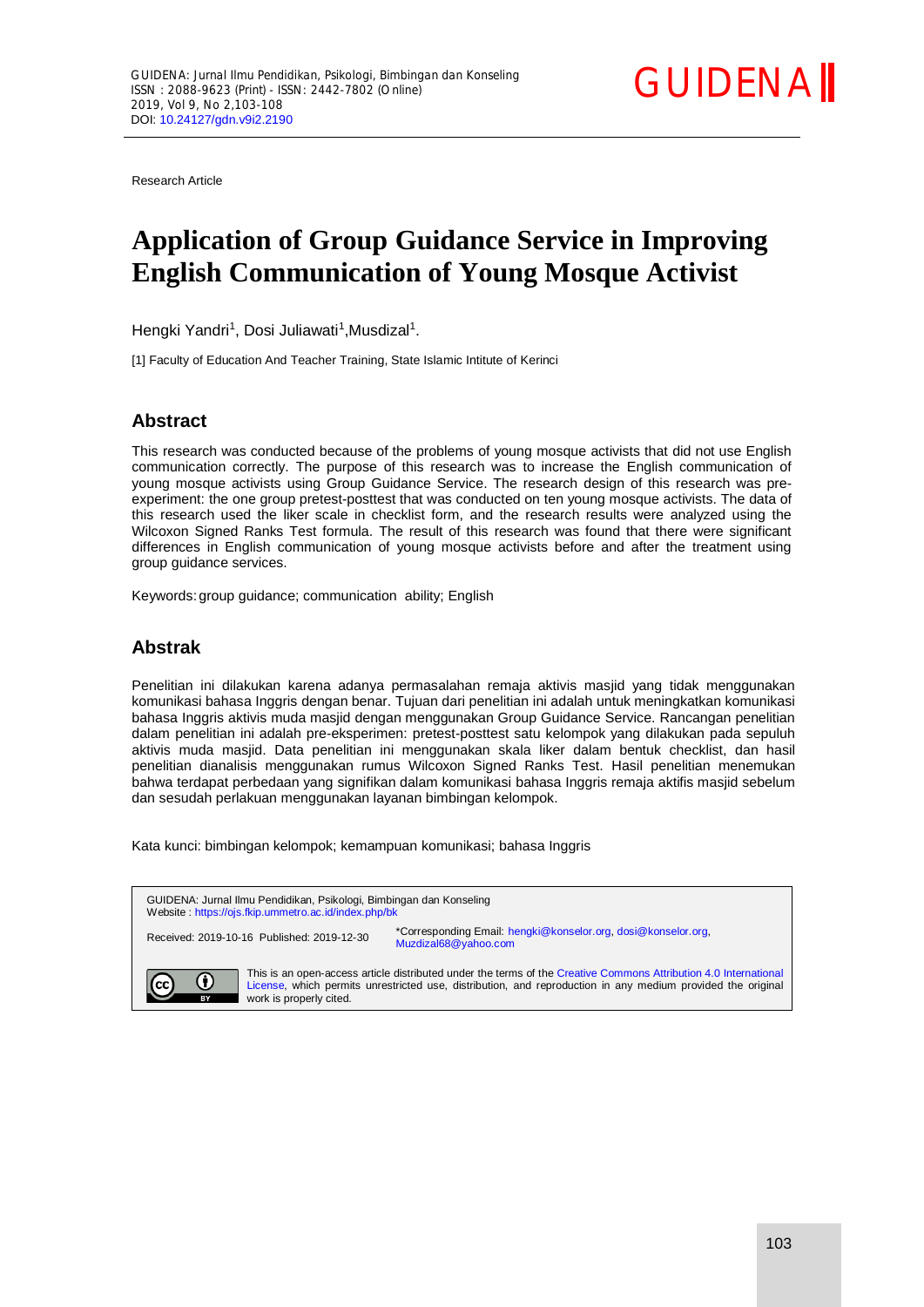## **Introduction**

World transformation developed very fast. The industrial world is now entering a new stage called Industry 4.0, or it is called the fourth world industrial revolution. Besides, technology and information have become the basis of human life (Subekt, Taufiq, Susilo, Ibrohim, & Suwono, 2018). Humans who are living in this era, they have to adapt rapidly, especially for teenagers; they have to adapt it by hard and soft skill—one of soft skill that must be mastered as English communication.

Communication is an inseparable thing in human life because humans are social creatures that require interaction between one another. Communication is a tool to deliver the messages and understanding to others indefinitely (Nursalim, 2013). Teenagers who live in the industrial revolution 4.0 must be able to communicate through English. The ability of teenagers to use English is very important because English is a tool of communication even it applies the technology of communication or communication directly (Handayani, 2016). It means that teenagers who cannot communicate in English, they will be left and they do not compete in this era.

Indonesian English proficiency is lower than other countries; the survey by the English Language Proficiency Index Institute of Education, which was reported on their website www.ef.co.id in 2018, showed that the score of English proficiency of Indonesians is 51.58, is in position 51 of the 88 countries surveyed globally. In the same case is also found in the young mosque activists at the Koto Iman Mosque in Kerinci Regency, Jambi Province is found that their ability to communicate in English is still passive and just some of them can communicate English actively. From this problem, it is important to develop English communication, especially teenagers who are in the era of the industrial revolution 4.0.

However, mastering English for some teenagers is not easy, because communication is a skill that must be used continuously. Then, teenagers are in a transition period, so they have many challenges, even it from inside and outside of the environment that affects them easily (Yandri & Juliawati, 2018). One method that can be used in the practice of communication and interaction is by using group guidance services. Group guidance service is solving problems from an expert to a group of people that can add new insights and knowledge by using group dynamics (Sartika & Yandri, 2019; Ulandari & Juliawati, 2019). In these activities, group members are allowed to participate in responding to the opinions of friends, like they can share experiences, exchange opinions, so that the development of insight, attitudes, and skills of group members in communication (Juliawati, 2014).

Meanwhile, group guidance service proposes to develop the ability of group members to socialize, especially in communication (Erman Amti Prayitno & Amti, 2004). Seeing the main purpose of group guidance services, that is developing the ability to socialize group members through the development of communication or speaking of group members, the purpose of this research is increasing the young mosque activist in English communication by using group guidance service.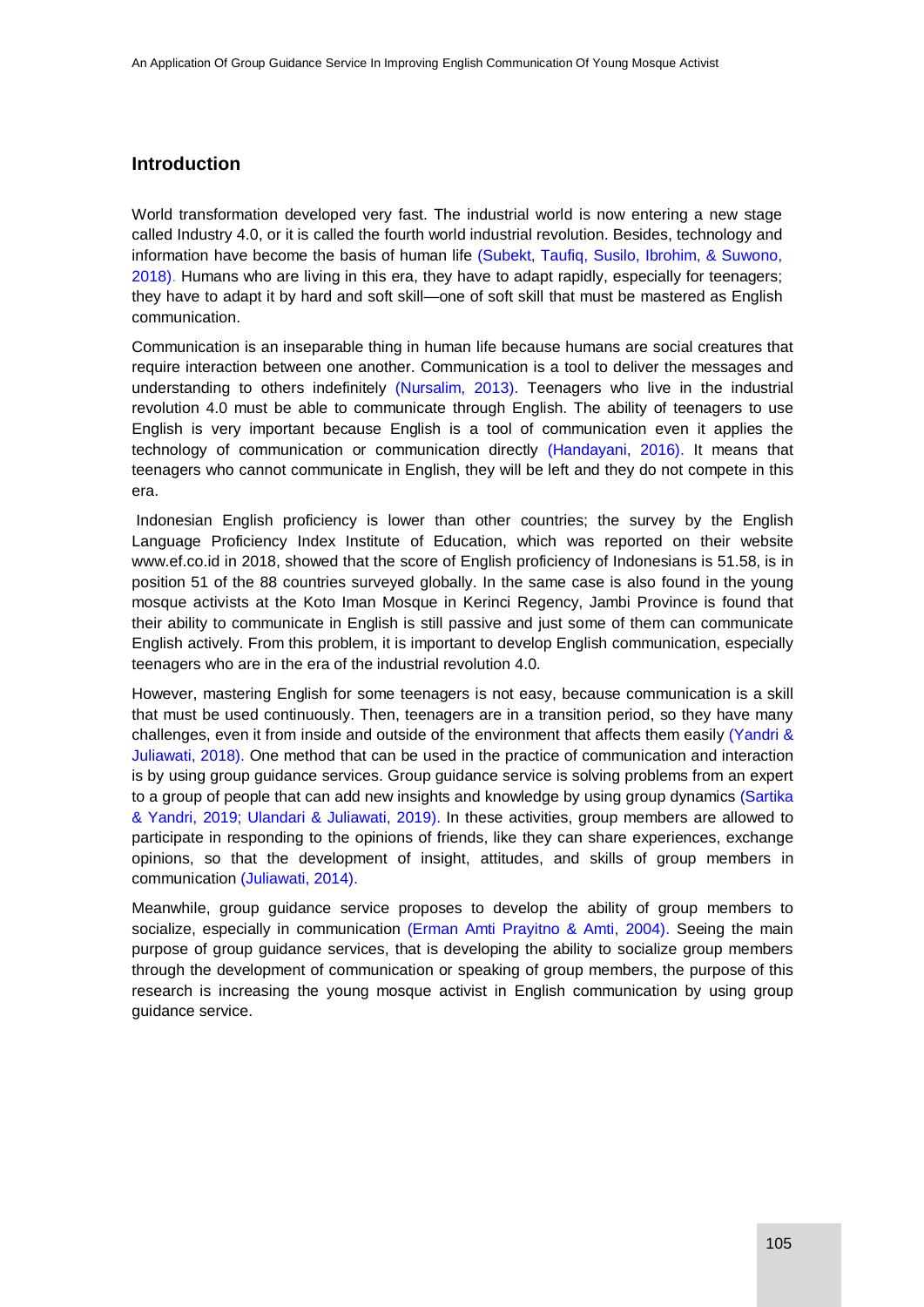## **Method**

This research used quantitative experiment research on pre-experiment design: the one-group pretest-posttest design—this research conducted in one group without a control group. The first step in this research was giving pretest before treatment and posttest after treatment, so it could be seen the difference in average scores between pretest and posttest after treatment (Ulandari & Juliawati, 2019; Yusuf, 2016). The treatment was given to the experimental group six times with the material or topics that had been arranged in a planned manner based on the results of in-depth literature and based on the research needs.

The sample of this research was ten young mosque activist of Koto Iman in Kerinci Regency, Jambi Province, that were taken through a purposive sampling method based on requirements in group guidance service based on certain characteristics were considered to have specific characteristics of the population (Arikunto, 2009; Yandri, 2017). The results of research in English communication of young mosque activists were collected through observation, recording with the concepts of measurement, generalization, and hypothesis, and with further testing (Jorgensen, 1989; Mania, 2017). The observation used in this research was the checklist form to get an overview of the young mosque activist English communication before and after treatment use group guidance service. Then, to describe the young mosque activist in English communication used the Irianto reference score analysis formula (2010), Than to look the differences in young mosque activist in English proficiency before and after the treatment of group counseling services was used a level test technique marked Wilcoxon (signed ranks test) because researchers want to see differences in young mosque activist in English communication after the treatment was given (Santoso, 2012; Yandri, 2017).

### **Result and Discussion**

English communication is a skill that should be mastered by teenagers of the Industrial Revolution era 4.0, but not all teenagers do. Besides, a method was needed to be able to increase communication in English. One of the methods that group guidance services because this method can activate group dynamics so that group members feel interested in expressing their opinions, ideas, thoughts, and feelings in groups (Juliawati, 2014). Moreover, indirectly it makes the English communication of group members involved in it. The results of the pretest of this research showed that the average English communication of young mosque activists was a low category, with an average score of 145.3.

For more detail, it can be seen as the following Graphic:



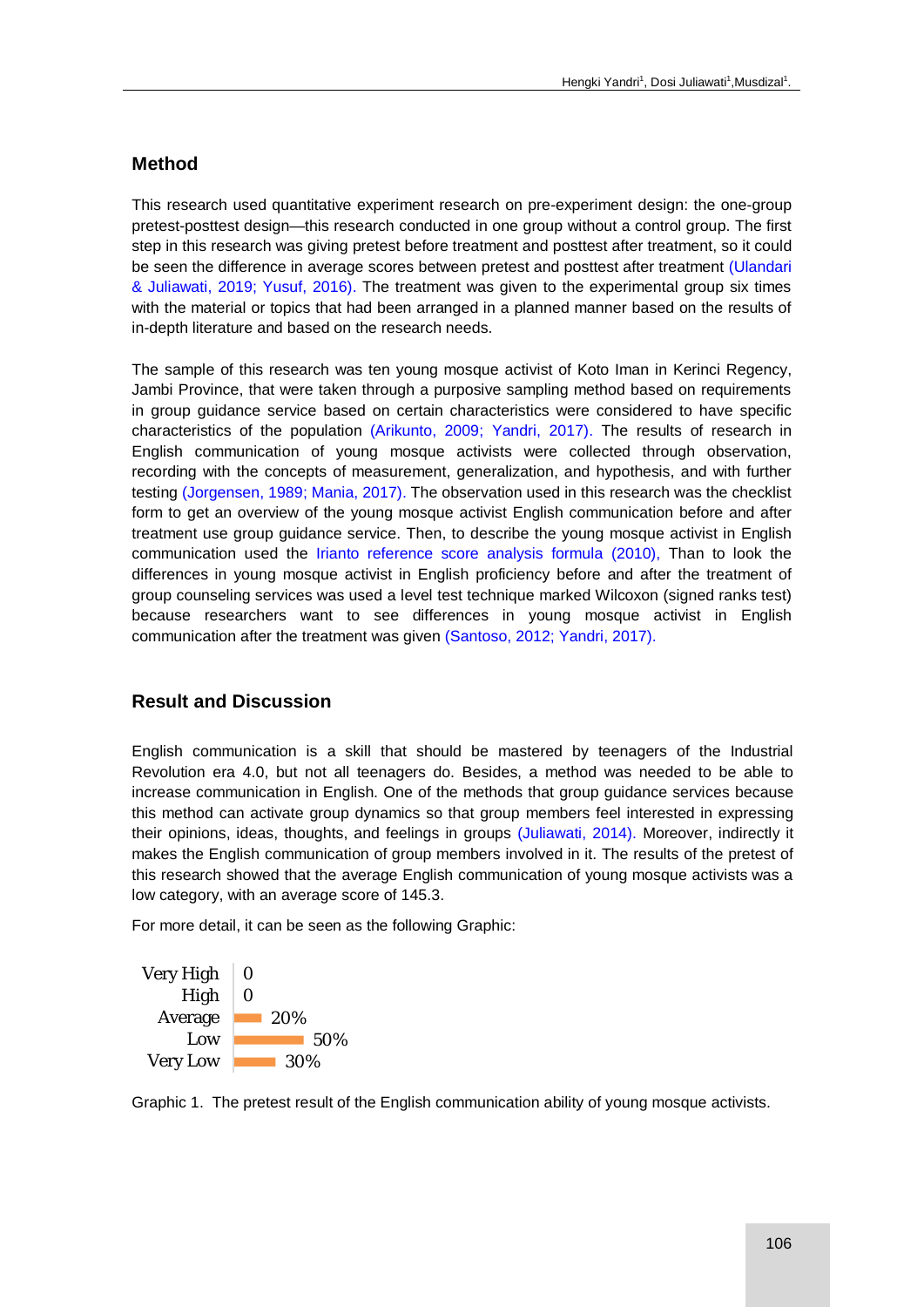Many factors caused the people to have low English communication, such as the results survey conducted by the English Language Proficiency Index Institute Education First (2018) stated that a weak education system and high level of economic inequality hinder efforts to improve English communication skills. Then the results of research conducted by (Megawati 2016) showed that the factors that cause the people weak in communication English are lack of English vocabulary, difficulty memorizing, difficult pronunciation because it is very different from Indonesian, afraid of making mistakes, afraid of being laughed by friends, and lack of Grammar knowledge and their lack of fondness of reading English references.

Meanwhile, the lack of practice English communication and psychological problems will inhibit someone in communicating in English correctly (Afisa & Yolanda, 2015). Then the people's learning condition also makes someone have different abilities in using English communication such as differences in English accents, so understanding of listening activities is not optimal; this has an impact on the pronunciation of the target language (Paakki, 2013). From the factors above, the people who were low ability in English communication have to overcome by the treatment of increasing English communication, especially teenagers. One treatment that researchers do to overcome the problem was group guidance services. From this treatment, there was an increase in the communication skills of young mosque activists in communication English with an average group score of 195.6.

For more details, we can see in the following chart.



Graphic 2. The posttest result of the English communication ability of young mosque activists.

After the treatment was given, the young mosque activists in English communication skills showed a positive because developments increase by 35%. Then from the Wilcoxon Signed Rank Test results showed that the probability of Sig (2- Tailed) English communication ability of young mosque activists is 0.002, or the probability is below alpha 0.05 (0.002 <0.05). Thus, the hypothesis tested in the research can be accepted where there were differences in the English communication of young mosque activists in English before and after we're given the treatment of group guidance services.

The results of this research were supported by research conducted by (Aswida, Marjohan, & Syukur, 2012) stated that the level of communication anxiety of students decreased from high to low levels of communication anxiety levels after being given group guidance services. The same thing was also stated by  $(E \land \text{Prayitno}, 1995)$ . The purpose of group guidance services is to increase the ability of group members to speak in front of many people, able to express opinions, ideas, suggestions, responses, feelings to many people. Besides, group guidance services are able to increase group member understanding so that they can overcome excessive social anxiety (Cornish & Wade, 2010).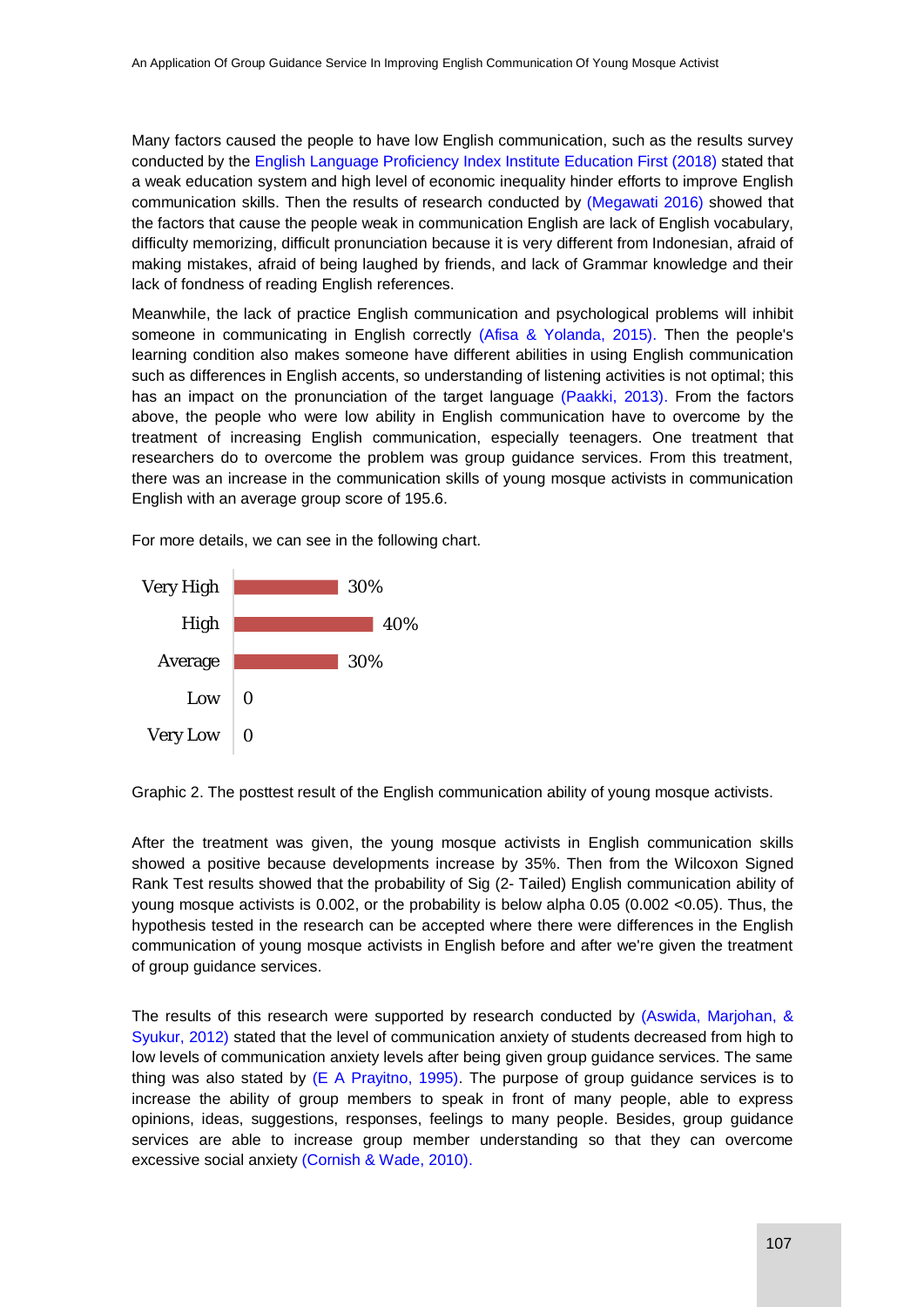## **Conclusion**

The conclusions of the results of this research were as follows: (1) the English language skill of young mosque activist before gave a group guidance service treatment are in a low category, (2) the English language skill of young mosque activist after gave a group guidance service treatment are in the high category, (3 ) There is a significant difference in the English proficiency of young mosque activist before and after the treatment of group guidance services is given with Asmyp probability. Sig. (2-tailed) of 0.002.

#### **Funding**

The authors have no funding to report.

#### **Acknowledgments**

The authors have no support to report.

#### **References**

- Afisa, P., & Yolanda, S. (2015). *The students' difficulties in speaking at the tenth grade of SMA Negeri 1 Sine in 2014/2015 academic year*. Muhammadiyah University of Surakarta.
- Arikunto, S. (2009). Manajemen Penelitian: Jakarta: Rineka Cipta. *Anjaryani, WD*.
- Aswida, W., Marjohan, & Syukur, Y. (2012). Efektifitas Layanan Bimbingan Kelompok dalam Mengurangi Kecemasan Berkomunikasi pada Siswa. *Konselor*, *1*(2). https://doi.org/10.24036/0201212697-0-00
- Cornish, M. A., & Wade, N. G. (2010). Spirituality and religion in group counseling: A literature review with practice guidelines. *Professional Psychology: Research and Practice*, *41*(5), 398–404. https://doi.org/10.1037/a0020179
- Handayani, S. (2016). Pentingnya Kemampuan Berbahasa Inggris Sebagai Dalam Menyongsong ASEAN Community 2015. *Jurnal Profesi Pendidik*, *3*(1), 102–106.
- Jorgensen, D. (1989). *Participant Observation*. https://doi.org/10.4135/9781412985376
- Juliawati, D. (2014). *Efektivitas Layanan Bimbingan dan Konseling untuk Mengurangi Prokrastinasi Akademik Siswa*. Tesis tidak diterbitkan. Padang: UNP.
- Mania, S. (2017). Observasi Sebagai Alat Evaluasi dalam Dunia Pendidikan dan Pengajaran. *Lentera Pendidikan: Jurnal Ilmu Tarbiyah Dan Keguruan*, *11*(2), 220–233.
- Megawati, F. (2016). Kesulitan Mahasiswa dalam Mencapai Pembelajaran Bahasa Inggris Secara Efektif. *PEDAGOGIA: Jurnal Pendidikan*, *5*(2), 147. https://doi.org/10.21070/pedagogia.v5i2.246
- Paakki, H. (2013). Difficulties in speaking English and perceptions of accents: A comparative study of Finnish and Japanese adult learners of English. *Unpublished Master" s Thesis, University of Eastern Finland*.
- Prayitno, E A. (1995). Layanan Bimbingan dan Konseling Kelompok (Dasar dan Profil). *Jakarta: Ghalia Indonesia*.
- Prayitno, Erman Amti, & Amti, E. (2004). Dasar-dasar bimbingan dan konseling. *Jakarta: Rineka Cipta*.
- Santoso, S. (2012). Aplikasi SPSS pada statistik parametrik. *Jakarta: PT Elex Media Komputindo*.
- Sartika, M., & Yandri, H. (2019). Pengaruh layanan bimbingan kelompok terhadap konformitas